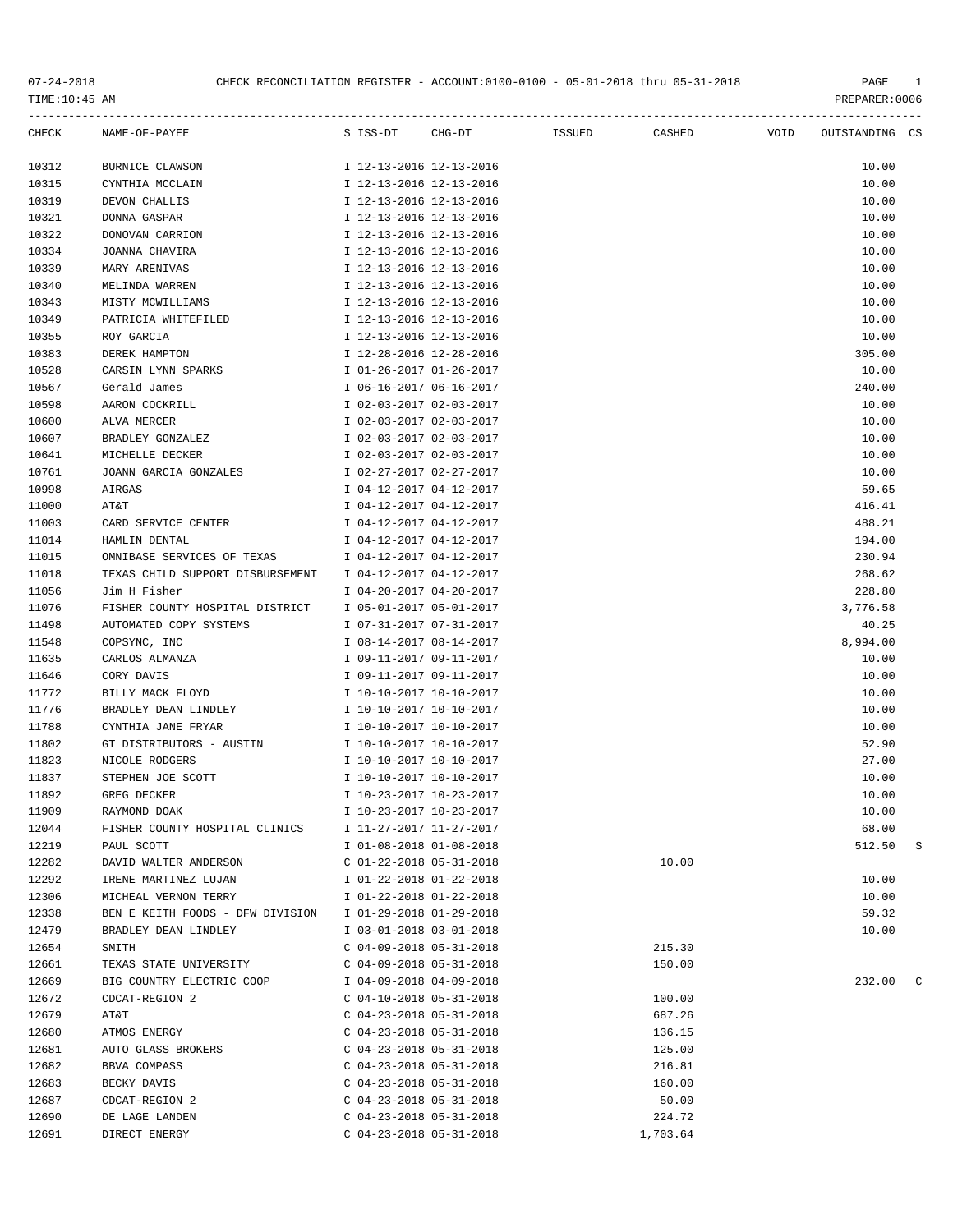| TIME:10:45 AM | $07 - 24 - 2018$<br>CHECK RECONCILIATION REGISTER - ACCOUNT:0100-0100 - 05-01-2018 thru 05-31-2018 |                           |                        |          |          | PAGE<br>2<br>PREPARER:0006 |
|---------------|----------------------------------------------------------------------------------------------------|---------------------------|------------------------|----------|----------|----------------------------|
| CHECK         | NAME-OF-PAYEE                                                                                      |                           | S ISS-DT CHG-DT ISSUED |          | CASHED   | VOID OUTSTANDING CS        |
| 12693         | GOVERNMENT FORMS AND SUPPLIES LLC $\,$ C 04-23-2018 05-31-2018                                     |                           |                        |          | 141.94   |                            |
| 12694         | HILL COUNTRY SOFTWARE                                                                              | C 04-23-2018 05-31-2018   |                        |          | 3,960.00 |                            |
| 12697         | PAT THOMSON                                                                                        | $C$ 04-23-2018 05-31-2018 |                        |          | 743.58   |                            |
| 12698         | QUILL                                                                                              | $C$ 04-23-2018 05-31-2018 |                        |          | 355.99   |                            |
| 12706         | AFLAC                                                                                              | C 04-23-2018 05-31-2018   |                        |          | 213.46   |                            |
| 12707         | ATMOS ENERGY                                                                                       | C 04-23-2018 05-31-2018   |                        |          | 1,828.27 |                            |
| 12712         | TX CHILD SUPPORT SDU                                                                               | C 04-23-2018 05-31-2018   |                        |          | 304.00   |                            |
| 12713         | ATMOS ENERGY                                                                                       | C 04-24-2018 05-31-2018   |                        |          | 119.04   |                            |
| 12714         | QUILL                                                                                              | $C$ 04-24-2018 05-31-2018 |                        |          | 106.79   |                            |
| 12716         | CARD SERVICE CENTER                                                                                | $C$ 04-24-2018 05-31-2018 |                        |          | 2,199.68 |                            |
| 12717         | West Central Texas Law Enforcement I 04-27-2018 04-27-2018                                         |                           |                        |          |          | 36.00<br>$\overline{c}$    |
| 12718         | COMMISSARY PROFIT                                                                                  | C 05-07-2018 05-30-2018   |                        | 104.19   | 104.19   |                            |
| 12719         | TX CHILD SUPPORT SDU                                                                               | C 05-07-2018 05-30-2018   |                        | 288.00   | 288.00   |                            |
| 12720         | LEAF                                                                                               | C 05-07-2018 05-30-2018   |                        | 299.95   | 299.95   |                            |
| 12721         | BIRCH COMMUNICATION                                                                                | $C$ 05-07-2018 05-30-2018 |                        | 60.38    | 60.38    |                            |
| 12722         | CTRMA PROCESSING                                                                                   | C 05-07-2018 05-30-2018   |                        | 24.36    | 24.36    |                            |
| 12723         | <b>DIRECTV</b>                                                                                     | C 05-07-2018 05-30-2018   |                        | 208.09   | 208.09   |                            |
| 12724         | WTG FUELS INC                                                                                      | C 05-07-2018 05-30-2018   |                        | 92.96    | 92.96    |                            |
| 12725         | DIRECT ENERGY                                                                                      | C 05-07-2018 05-30-2018   |                        | 979.32   | 979.32   |                            |
| 12726         | DIRECT ENERGY                                                                                      | $C$ 05-07-2018 05-30-2018 |                        | 131.25   | 131.25   |                            |
| 12727         | DIRECT ENERGY                                                                                      | $C$ 05-07-2018 05-30-2018 |                        | 314.31   | 314.31   |                            |
| 12728         | JOHN DEERE FINANCIAL                                                                               | C 05-07-2018 05-30-2018   |                        | 233.28   | 233.28   |                            |
| 12729         | JOHN DEERE FINANCIAL                                                                               | C 05-07-2018 05-30-2018   |                        | 417.60   | 417.60   |                            |
| 12730         | JOHN DEERE FINANCIAL                                                                               | C 05-07-2018 05-30-2018   |                        | 62.31    | 62.31    |                            |
| 12731         | AT&T                                                                                               | $C$ 05-07-2018 05-30-2018 |                        | 74.20    | 74.20    |                            |
| 12732         | AT&T                                                                                               | $C$ 05-07-2018 05-30-2018 |                        | 82.00    | 82.00    |                            |
| 12733         | AT&T                                                                                               | $C$ 05-07-2018 05-30-2018 |                        | 74.20    | 74.20    |                            |
| 12734         | AT&T                                                                                               | $C$ 05-07-2018 05-30-2018 |                        | 74.20    | 74.20    |                            |
| 12735         | AT&T                                                                                               | $C$ 05-07-2018 05-30-2018 |                        | 74.20    | 74.20    |                            |
| 12736         | AT&T                                                                                               | $C$ 05-07-2018 05-30-2018 |                        | 74.20    | 74.20    |                            |
| 12737         | AT&T                                                                                               | $C$ 05-07-2018 05-30-2018 |                        | 101.00   | 101.00   |                            |
| 12738         | AT&T                                                                                               | $C$ 05-07-2018 05-30-2018 |                        | 222.60   | 222.60   |                            |
| 12739         | AT&T                                                                                               | $C$ 05-07-2018 05-30-2018 |                        | 74.20    | 74.20    |                            |
| 12740         | AT&T                                                                                               | $C$ 05-07-2018 05-30-2018 |                        | 36.64    | 36.64    |                            |
| 12741         | AT&T                                                                                               | $C$ 05-07-2018 05-30-2018 |                        | 36.64    | 36.64    |                            |
| 12742         | AT&T                                                                                               | $C$ 05-07-2018 05-30-2018 |                        | 36.64    | 36.64    |                            |
| 12743         | AT&T                                                                                               | $C$ 05-07-2018 05-30-2018 |                        | 36.64    | 36.64    |                            |
| 12744         | AT&T                                                                                               | $C$ 05-07-2018 05-30-2018 |                        | 36.64    | 36.64    |                            |
| 12745         | AT&T                                                                                               | $C$ 05-07-2018 05-30-2018 |                        | 36.64    | 36.64    |                            |
| 12746         | AT&T                                                                                               | $C$ 05-07-2018 05-30-2018 |                        | 36.64    | 36.64    |                            |
| 12747         | AT&T                                                                                               | $C$ 05-07-2018 05-30-2018 |                        | 36.64    | 36.64    |                            |
| 12748         | AT&T                                                                                               | $C$ 05-07-2018 05-30-2018 |                        | 109.98   | 109.98   |                            |
| 12749         | AT&T                                                                                               | $C$ 05-07-2018 05-30-2018 |                        | 36.64    | 36.64    |                            |
| 12750         | 4C ELECTRIC                                                                                        | $C$ 05-14-2018 05-30-2018 |                        | 150.00   | 150.00   |                            |
| 12751         | ABILENE PROFESSIONAL CENTER                                                                        | $C$ 05-14-2018 05-30-2018 |                        | 380.00   | 380.00   |                            |
| 12752         | AIRGAS-SOUTHWEST                                                                                   | $C$ 05-14-2018 05-30-2018 |                        | 48.52    | 48.52    |                            |
| 12753         | ALLEN FARMS                                                                                        | $C$ 05-14-2018 05-30-2018 |                        | 2,024.00 | 2,024.00 |                            |
| 12754         | ALLIED COMPLIANCE SERVICES                                                                         | $C$ 05-14-2018 05-30-2018 |                        | 230.00   | 230.00   |                            |
| 12755         | ANGIE PIPPIN                                                                                       | $C$ 05-14-2018 05-30-2018 |                        | 68.70    | 68.70    |                            |
| 12756         | AQUAONE                                                                                            | $C$ 05-14-2018 05-30-2018 |                        | 23.22    | 23.22    |                            |
| 12757         | AQUAONE INC.                                                                                       | $C$ 05-14-2018 05-30-2018 |                        | 32.21    | 32.21    |                            |
| 12758         | AT&T                                                                                               | $C$ 05-14-2018 05-30-2018 |                        | 1,150.59 | 1,150.59 |                            |
| 12759         | AT&T                                                                                               | $C$ 05-14-2018 05-30-2018 |                        | 90.63    | 90.63    |                            |
| 12760         | ATMOS ENERGY                                                                                       | $C$ 05-14-2018 05-30-2018 |                        | 117.02   | 117.02   |                            |
| 12761         | AUTOMATED COPY SYSTEMS                                                                             | $C$ 05-14-2018 05-30-2018 |                        | 99.93    | 99.93    |                            |

12762 BARRON SERVICE PARTS C 05-14-2018 05-30-2018 477.07 477.07 12763 BATTS COMMUNICATIONS C 05-14-2018 05-30-2018 1,020.00 1,020.00 12764 BBVA COMPASS C 05-14-2018 05-30-2018 444.69 444.69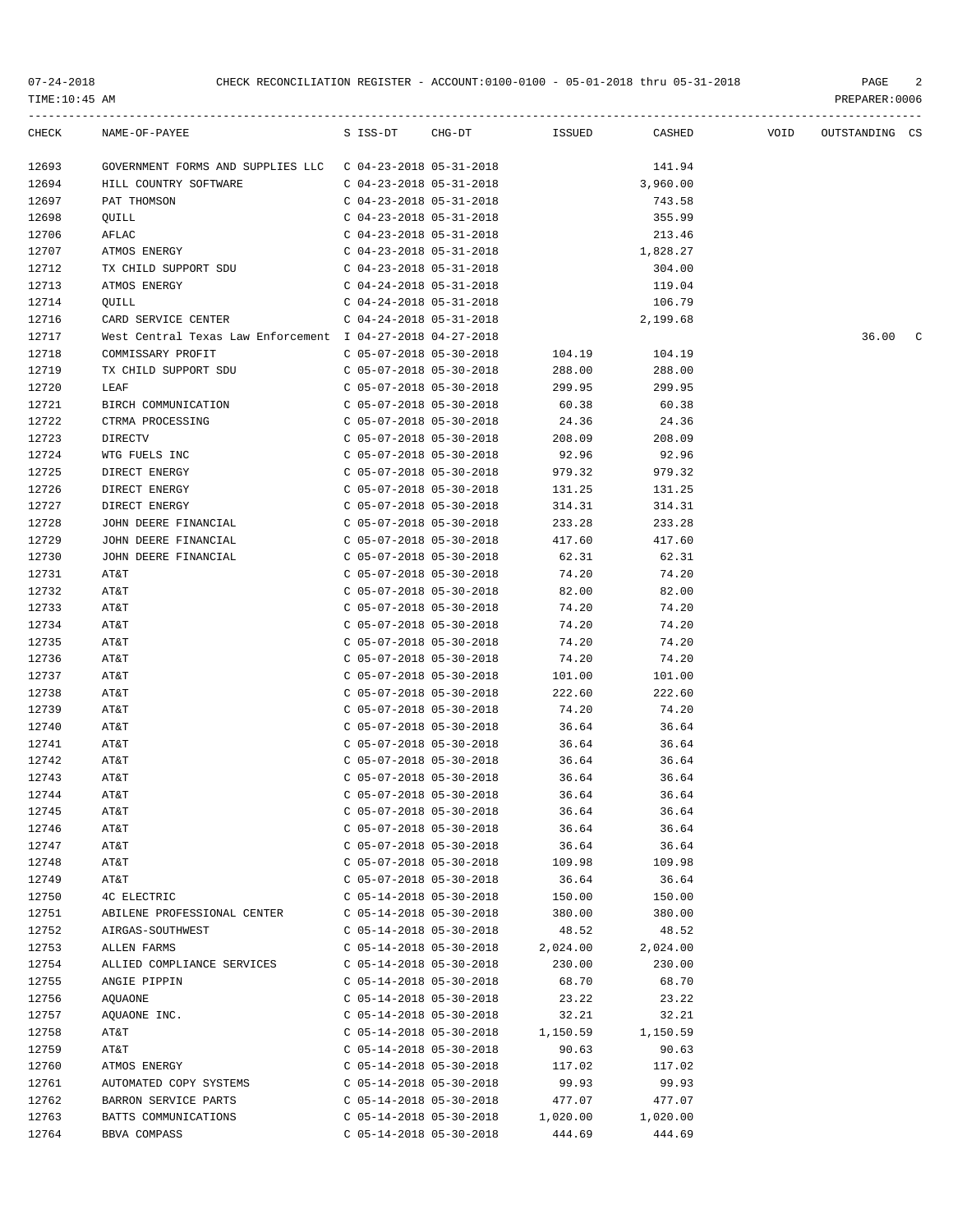| CHECK | NAME-OF-PAYEE                                               | S ISS-DT                  | $CHG-DT$ | ISSUED   | CASHED   | <b>VOID</b> | OUTSTANDING CS |  |
|-------|-------------------------------------------------------------|---------------------------|----------|----------|----------|-------------|----------------|--|
| 12765 | BEN E KEITH FOODS - DFW DIVISION                            | C 05-14-2018 05-30-2018   |          | 3,619.70 | 3,619.70 |             |                |  |
| 12766 | BIG COUNTRY ELECTRIC COOP                                   | $C$ 05-14-2018 05-30-2018 |          | 432.00   | 432.00   |             |                |  |
| 12767 | BILL WILLIAMS TIRE CENTER                                   | $C$ 05-14-2018 05-30-2018 |          | 1,046.56 | 1,046.56 |             |                |  |
| 12768 | BUG OUT PEST MANAGEMENT                                     | $C$ 05-14-2018 05-30-2018 |          | 350.00   | 350.00   |             |                |  |
| 12769 | CAMILLE REED                                                | $C$ 05-14-2018 05-30-2018 |          | 657.00   | 657.00   |             |                |  |
| 12770 | CARD SERVICE CENTER                                         | $C$ 05-14-2018 05-30-2018 |          | 530.16   | 530.16   |             |                |  |
| 12771 | <b>CDCAT</b>                                                | $C$ 05-14-2018 05-30-2018 |          | 125.00   | 125.00   |             |                |  |
| 12772 | CHAD PEARSON                                                | $C$ 05-14-2018 05-30-2018 |          | 800.00   | 800.00   |             |                |  |
| 12773 | CINDEE LAVERNE MAYNARD                                      | $C$ 05-14-2018 05-30-2018 |          | 10.00    | 10.00    |             |                |  |
| 12774 | CITY JANITORIAL SUPPLY                                      | C 05-14-2018 05-30-2018   |          | 737.79   | 737.79   |             |                |  |
| 12775 | CITY OF ROBY                                                | $C$ 05-14-2018 05-30-2018 |          | 879.95   | 879.95   |             |                |  |
| 12776 | CITY OF ROTAN                                               | C 05-14-2018 05-30-2018   |          | 167.47   | 167.47   |             |                |  |
| 12777 | CJJS                                                        | C 05-14-2018 05-30-2018   |          | 57.20    | 57.20    |             |                |  |
| 12778 | CLINIC PHARMACY                                             | C 05-14-2018 05-30-2018   |          | 769.80   | 769.80   |             |                |  |
| 12779 | CNA SURETY                                                  | $C$ 05-14-2018 05-30-2018 |          | 319.00   | 319.00   |             |                |  |
| 12780 | COBY MOORE                                                  | $C$ 05-14-2018 05-30-2018 |          | 4,978.00 | 4,978.00 |             |                |  |
| 12781 | CONOCO-2586-WEXBANK                                         | $C$ 05-14-2018 05-30-2018 |          | 1,228.16 | 1,228.16 |             |                |  |
| 12782 | CONOCO-9137-WEXBANK                                         | $C$ 05-14-2018 05-30-2018 |          | 219.15   | 219.15   |             |                |  |
| 12783 | COOPER OIL CO INC                                           | $C$ 05-14-2018 05-30-2018 |          | 5,431.46 | 5,431.46 |             |                |  |
| 12784 | COURTNEY ASHFORD                                            | I 05-14-2018 05-14-2018   |          | 10.00    |          |             | 10.00          |  |
| 12785 | CROP PRODUCTION SERVICES, INC                               | C 05-14-2018 05-30-2018   |          | 41.25    | 41.25    |             |                |  |
| 12786 | DE LAGE LANDEN                                              | $C$ 05-14-2018 05-30-2018 |          | 438.20   | 438.20   |             |                |  |
| 12787 | DIRECT ENERGY                                               | $C$ 05-14-2018 05-30-2018 |          | 1,880.25 | 1,880.25 |             |                |  |
| 12788 | DRUG FORFEITURE                                             | $C$ 05-14-2018 05-30-2018 |          | 3,060.00 | 3,060.00 |             |                |  |
| 12789 | ELECTION SYSTEMS & SOFTWARE                                 | $C$ 05-14-2018 05-30-2018 |          | 670.60   | 670.60   |             |                |  |
| 12790 | EMILIA GARCIA                                               | $C$ 05-14-2018 05-30-2018 |          | 70.62    | 70.62    |             |                |  |
| 12791 | EMPIRE PAPER                                                | $C$ 05-14-2018 05-30-2018 |          | 116.39   | 116.39   |             |                |  |
| 12792 | FISHER COUNTY HOSPITAL CLINICS                              | $C$ 05-14-2018 05-30-2018 |          | 349.88   | 349.88   |             |                |  |
| 12793 | GARBO'S LOCKSMITH SERVICE                                   | $C$ 05-14-2018 05-30-2018 |          | 449.85   | 449.85   |             |                |  |
| 12794 | GERALD JAMES                                                | $C$ 05-14-2018 05-30-2018 |          | 165.00   | 165.00   |             |                |  |
| 12795 | <b>GINA PASLEY</b>                                          | I 05-14-2018 05-14-2018   |          | 429.56   |          |             | 429.56         |  |
| 12796 | GRAY FUEL & CHEMICAL                                        | $C$ 05-14-2018 05-30-2018 |          | 1,493.93 | 1,493.93 |             |                |  |
| 12797 | GT DISTRIBUTORS - AUSTIN                                    | $C$ 05-14-2018 05-30-2018 |          | 1,555.20 | 1,555.20 |             |                |  |
| 12798 | HAMLIN DENTAL                                               | $C$ 05-14-2018 05-30-2018 |          | 388.00   | 388.00   |             |                |  |
| 12799 | HANNA ELIZABETH CORRELL                                     | C 05-14-2018 05-30-2018   |          | 10.00    | 10.00    |             |                |  |
| 12800 | HAROLD GRUBEN                                               | I 05-14-2018 05-14-2018   |          | 75.00    |          |             | 75.00          |  |
| 12801 | HBC-CENTRAL                                                 | C 05-14-2018 05-30-2018   |          | 325.27   | 325.27   |             |                |  |
| 12802 | HUDSON ENERGY                                               | $C$ 05-14-2018 05-30-2018 |          | 166.47   | 166.47   |             |                |  |
| 12803 | IRENE MARTINEZ LUJAN                                        | $C$ 05-14-2018 05-30-2018 |          | 10.00    | 10.00    |             |                |  |
| 12804 | JAMES CRAIG                                                 | $C$ 05-14-2018 05-30-2018 |          | 650.00   | 650.00   |             |                |  |
| 12805 | <b>JEANIE FULLER</b>                                        | $C$ 05-14-2018 05-30-2018 |          | 266.50   | 266.50   |             |                |  |
| 12806 | KAYLA SUE GONZALES                                          | I 05-14-2018 05-14-2018   |          | 10.00    |          |             | 10.00 C        |  |
| 12807 | KIM PARKS                                                   | C 05-14-2018 05-30-2018   |          | 10.00    | 10.00    |             |                |  |
| 12808 | LEE'S SERVICE AUTO PARTS                                    | $C$ 05-14-2018 05-30-2018 |          | 1,267.83 | 1,267.83 |             |                |  |
| 12809 | LIBERTY NATIONAL LIFE INS. CO.                              | $C$ 05-14-2018 05-30-2018 |          | 392.81   | 392.81   |             |                |  |
| 12810 | LINDA KAY CALLAN                                            | $C$ 05-14-2018 05-30-2018 |          | 10.00    | 10.00    |             |                |  |
| 12811 | LOCAL GOVERNMENT SOLUTIONS, LP                              | C 05-14-2018 05-30-2018   |          | 1,135.00 | 1,135.00 |             |                |  |
| 12812 | LONGWORTH CO-OP GIN                                         | $C$ 05-14-2018 05-30-2018 |          | 732.68   | 732.68   |             |                |  |
| 12813 | MARVIN KEENAN                                               | $C$ 05-14-2018 05-30-2018 |          | 100.00   | 100.00   |             |                |  |
| 12814 | MARY RUTH BURROWS                                           | $C$ 05-14-2018 05-30-2018 |          | 10.00    | 10.00    |             |                |  |
| 12815 | NICK DICKSON                                                | $C$ 05-14-2018 05-30-2018 |          | 473.06   | 473.06   |             |                |  |
| 12816 | NIKITA LEANNE MONTEZ                                        | $C$ 05-14-2018 05-30-2018 |          | 10.00    | 10.00    |             |                |  |
| 12817 | NOWLIN FARM SERVICES                                        | $C$ 05-14-2018 05-30-2018 |          | 148.90   | 148.90   |             |                |  |
| 12818 | OFFICE OF THE SECRETARY OF STATE                            | C 05-14-2018 05-30-2018   |          | 210.00   | 210.00   |             |                |  |
| 12819 | PERDUE, BRANDON, FIELDER, COLLINS & I 05-14-2018 05-14-2018 |                           |          | 1,118.60 |          |             | 1,118.60 C     |  |
| 12820 | PURCHASE POWER                                              | $C$ 05-14-2018 05-30-2018 |          | 566.99   | 566.99   |             |                |  |
| 12821 | QUILL                                                       | $C$ 05-14-2018 05-30-2018 |          | 525.86   | 525.86   |             |                |  |
| 12822 | REES, REES, & FULLER                                        | C 05-14-2018 05-30-2018   |          | 650.00   | 650.00   |             |                |  |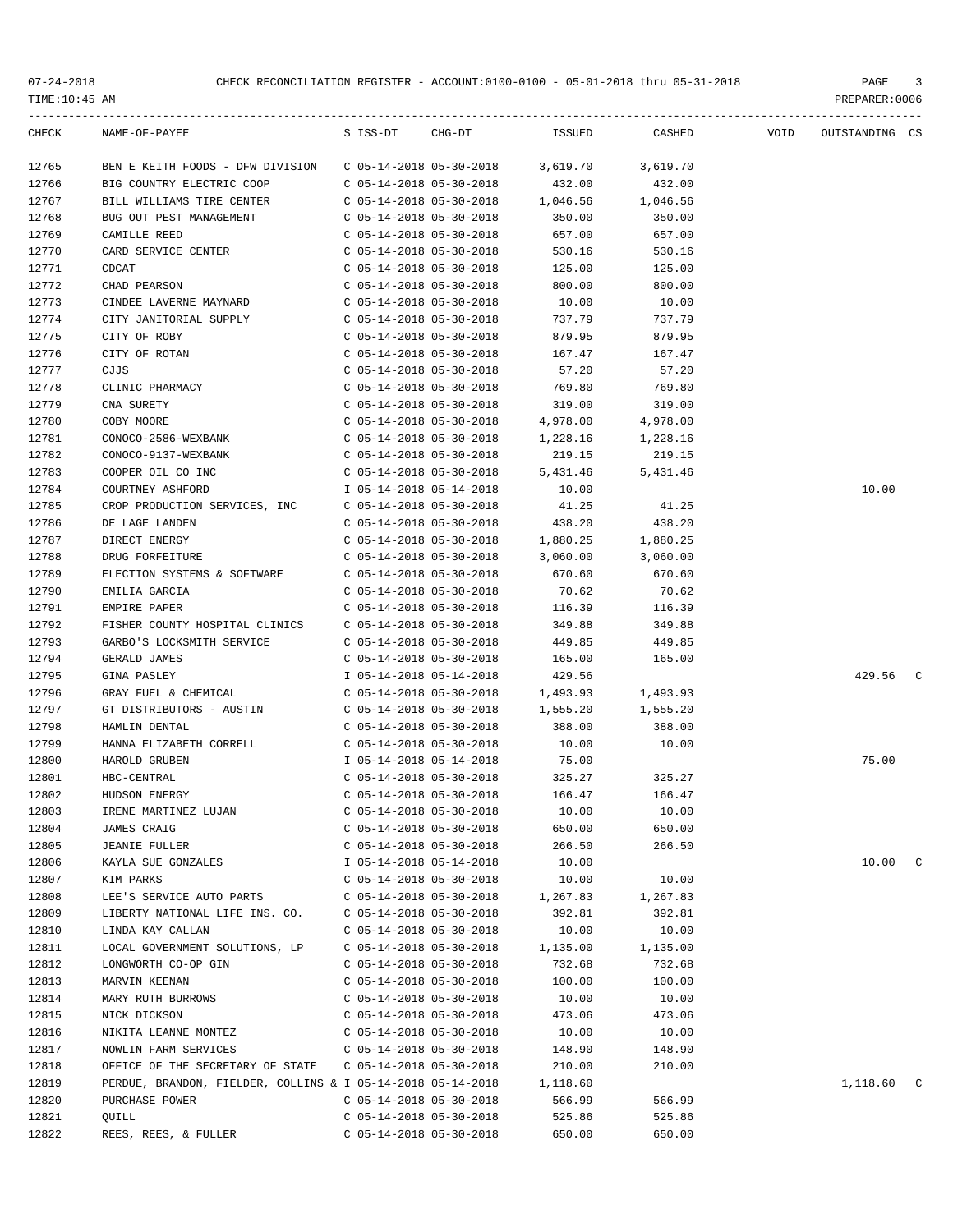| TIME:10:45 AM  |                                                                           |                           |                         |                       |          |        | PREPARER: 0006 |              |
|----------------|---------------------------------------------------------------------------|---------------------------|-------------------------|-----------------------|----------|--------|----------------|--------------|
| CHECK          | NAME-OF-PAYEE                                                             | S ISS-DT                  | CHG-DT                  | ISSUED                | CASHED   | VOID   | OUTSTANDING CS |              |
| 12823          | RELX INC.                                                                 | C 05-14-2018 05-30-2018   |                         | 160.00                | 160.00   |        |                |              |
| 12824          | ROTAN MOTOR & RADIATOR REPAIR                                             | C 05-14-2018 05-30-2018   |                         | 31.26                 | 31.26    |        |                |              |
| 12825          | SAMS CLUB                                                                 | C 05-14-2018 05-30-2018   |                         | 24.69                 | 24.69    |        |                |              |
| 12826          | SHERRY WILLIAMSON, CLERK                                                  | C 05-14-2018 05-30-2018   |                         | 40.00                 | 40.00    |        |                |              |
| 12827          | SPECIALIZED PUBLIC FINANCE INC. C 05-14-2018 05-30-2018 1,000.00 1,000.00 |                           |                         |                       |          |        |                |              |
| 12828          | SUMMIT TRUCK GROUP                                                        | C 05-14-2018 05-30-2018   |                         | 296.88                | 296.88   |        |                |              |
| 12829          | SUNNI JAY SHIPP                                                           | C 05-14-2018 05-30-2018   |                         | 10.00                 | 10.00    |        |                |              |
| 12830          | SWEETWATER STEEL COMPANY, LTD.                                            | C 05-14-2018 05-30-2018   |                         | 74.21                 | 74.21    |        |                |              |
| 12831          | SYLVESTER-MCCAULLEY WATER SUPPLY C 05-14-2018 05-30-2018                  |                           |                         | 35.91                 | 35.91    |        |                |              |
| 12832          | TCAAA DISTRICT 7                                                          | C 05-14-2018 05-30-2018   |                         | 50.00                 | 50.00    |        |                |              |
| 12833          | TEXAS A&M ENGINEERING EXT SER C 05-14-2018 05-30-2018 1,750.00            |                           |                         |                       | 1,750.00 |        |                |              |
| 12834          | TEXAS ASSOCIATION OF COUNTIES                                             | C 05-14-2018 05-30-2018   |                         | 200.00                | 200.00   |        |                |              |
| 12835          | TEXAS DEPARTMENT OF STATE HEALTH SE C 05-14-2018 05-30-2018               |                           |                         | 10.98                 | 10.98    |        |                |              |
| 12836          | THE NEWSPAPER OFFICE LLC                                                  | $C$ 05-14-2018 05-30-2018 |                         | 88.00                 | 88.00    |        |                |              |
| 12837          | THRIFTWAY                                                                 | $C$ 05-14-2018 05-30-2018 |                         | 63.29                 | 63.29    |        |                |              |
| 12838          | TOTAL FIRE & SAFETY, INC.                                                 |                           | V 05-14-2018 05-31-2018 | 195.09                |          | 195.09 |                |              |
| 12839          | TRACEY DOWELL                                                             |                           | C 05-14-2018 05-30-2018 | 125.00                | 125.00   |        |                |              |
| 12840          | WARREN CAT                                                                |                           | C 05-14-2018 05-30-2018 | 5,360.57              | 5,360.57 |        |                |              |
| 12841          | WASHINGTON NATIONAL                                                       | C 05-14-2018 05-30-2018   |                         | 212.70                | 212.70   |        |                |              |
| 12842          | WESTAIR-PRAXAIR DIST. INC                                                 | C 05-14-2018 05-30-2018   |                         | 31.33                 | 31.33    |        |                |              |
| 12843          | WHITES                                                                    | C 05-14-2018 05-30-2018   |                         | 45.71                 | 45.71    |        |                |              |
| 12844          | WILLIE MAE GREGG                                                          | C 05-14-2018 05-30-2018   |                         | 10.00                 | 10.00    |        |                |              |
| 12845          | YELLOWHOUSE MACHINERY CO                                                  | C 05-14-2018 05-30-2018   |                         | 889.93                | 889.93   |        |                |              |
| 12846          | YESWAY                                                                    | C 05-14-2018 05-30-2018   |                         | 1, 131. 43 1, 131. 43 |          |        |                |              |
| 12847          | BIG COUNTRY ELECTRIC COOP                                                 | C 05-14-2018 05-30-2018   |                         | 497.00                | 497.00   |        |                |              |
| 12848          | TX CHILD SUPPORT SDU                                                      | C 05-21-2018 05-30-2018   |                         | 240.00                | 240.00   |        |                |              |
| 12849          | JUSTICE OF THE PEACE ANGIE PIPPIN C 05-21-2018 05-30-2018                 |                           |                         | 200.00                | 200.00   |        |                |              |
| 12850          | PAT THOMSON                                                               | I 05-29-2018 05-29-2018   |                         | 43.60                 |          |        | 43.60 C        |              |
| 12851          | CARD SERVICE CENTER                                                       | V 05-29-2018 05-29-2018   |                         | 90.01                 |          | 90.01  |                |              |
| 12852          | ABILENE PROFESSIONAL CENTER                                               | I 05-29-2018 05-29-2018   |                         | 190.00                |          |        | 190.00 C       |              |
| 12853          | ADVANTAGE OFFICE PRODUCTS LLC                                             | I 05-29-2018 05-29-2018   |                         | 32.99                 |          |        | 32.99 C        |              |
| 12854          | AFLAC                                                                     | I 05-29-2018 05-29-2018   |                         | 213.46                |          |        | 213.46 C       |              |
| 12855          | ALEMEDA STEPHENS KIDD                                                     | I 05-29-2018 05-29-2018   |                         | 10.00                 |          |        | $10.00 \t C$   |              |
| 12856          | ASHLEY BROOKE ELROD                                                       | I 05-29-2018 05-29-2018   |                         | 10.00                 |          |        | $10.00 \t C$   |              |
| 12857          | AT&T                                                                      | I 05-29-2018 05-29-2018   |                         | 126.65                |          |        | $126.65$ C     |              |
| 12858          | ATMOS ENERGY                                                              | I 05-29-2018 05-29-2018   |                         | 640.20                |          |        | 640.20 C       |              |
| 12859          | AUTOMATED COPY SYSTEMS                                                    | I 05-29-2018 05-29-2018   |                         | 85.00                 |          |        | 85.00          | $\mathbb{C}$ |
| 12860          | BEN E KEITH FOODS - DFW DIVISION                                          | V 05-29-2018 05-31-2018   |                         | 780.05                |          | 780.05 |                |              |
| 12861          | BITTER CREEK WATER SUPPLY CORP                                            | I 05-29-2018 05-29-2018   |                         | 244.00                |          |        | 244.00         | C            |
| 12862          | BOB MOORE                                                                 | I 05-29-2018 05-29-2018   |                         | 10.00                 |          |        | 10.00          | C            |
| 12863          | BRAD STUART                                                               | I 05-29-2018 05-29-2018   |                         | 10.00                 |          |        | 10.00          | $\mathbb{C}$ |
| 12864          | BRITT MAHLON CARY                                                         | I 05-29-2018 05-29-2018   |                         | 10.00                 |          |        | 10.00          | $\mathbb{C}$ |
| 12865          | BROOK BAILEY                                                              | I 05-29-2018 05-29-2018   |                         | 10.00                 |          |        | 10.00          |              |
| 12866          | BUCKY JOE COOPER                                                          | I 05-29-2018 05-29-2018   |                         | 10.00                 |          |        | 10.00          | C            |
| 12867          | BUG OUT PEST MANAGEMENT                                                   | I 05-29-2018 05-29-2018   |                         | 350.00                |          |        | 350.00         | C            |
| 12868          | CARD SERVICE CENTER                                                       | I 05-29-2018 05-29-2018   |                         |                       |          |        |                | C            |
| 12869          | CATHRINE TWOMEY WILKS                                                     |                           |                         | 4,358.79              |          |        | 4,358.79       | $\mathbf C$  |
|                |                                                                           | I 05-29-2018 05-29-2018   |                         | 10.00<br>10.00        |          |        | 10.00<br>10.00 | $\mathbf{V}$ |
| 12870          | CHRISTOPHER ALAN MIRANDA                                                  | I 05-29-2018 05-29-2018   |                         |                       |          |        |                |              |
| 12871<br>12872 | CHRISTOPHER SCOTT THOMSON                                                 | I 05-29-2018 05-29-2018   |                         | 10.00                 |          |        | 10.00          | $\mathsf{C}$ |
|                | CHRISTOPHER SHEAN HAMILTON                                                | I 05-29-2018 05-29-2018   |                         | 10.00                 |          |        | 10.00          |              |
| 12873          | CINDY LOU GREENE                                                          | I 05-29-2018 05-29-2018   |                         | 10.00                 |          |        | 10.00          | C            |
| 12874          | CLOYD MICHAEL HERRON                                                      | I 05-29-2018 05-29-2018   |                         | 10.00                 |          |        | 10.00          |              |
| 12875          | CNA SURETY                                                                | I 05-29-2018 05-29-2018   |                         | 150.00                |          |        | 150.00         | C            |
| 12876          | CONNIE SUE EARLY                                                          | I 05-29-2018 05-29-2018   |                         | 10.00                 |          |        | 10.00          | C            |
| 12877          | COOPER OIL CO INC                                                         | I 05-29-2018 05-29-2018   |                         | 3,534.84              |          |        | 3,534.84 C     |              |
| 12878          | CRIME VICTIMS' COMPENSATION                                               | I 05-29-2018 05-29-2018   |                         | 5.00                  |          |        | 5.00           | $\mathbf C$  |
| 12879          | CYNTHIA SUZANNE WILLIAMS                                                  | I 05-29-2018 05-29-2018   |                         | 10.00                 |          |        | 10.00          |              |
| 12880          | DALE MARTIN & SON TIRE CO., INC. I 05-29-2018 05-29-2018                  |                           |                         | 621.56                |          |        | 621.56         | C            |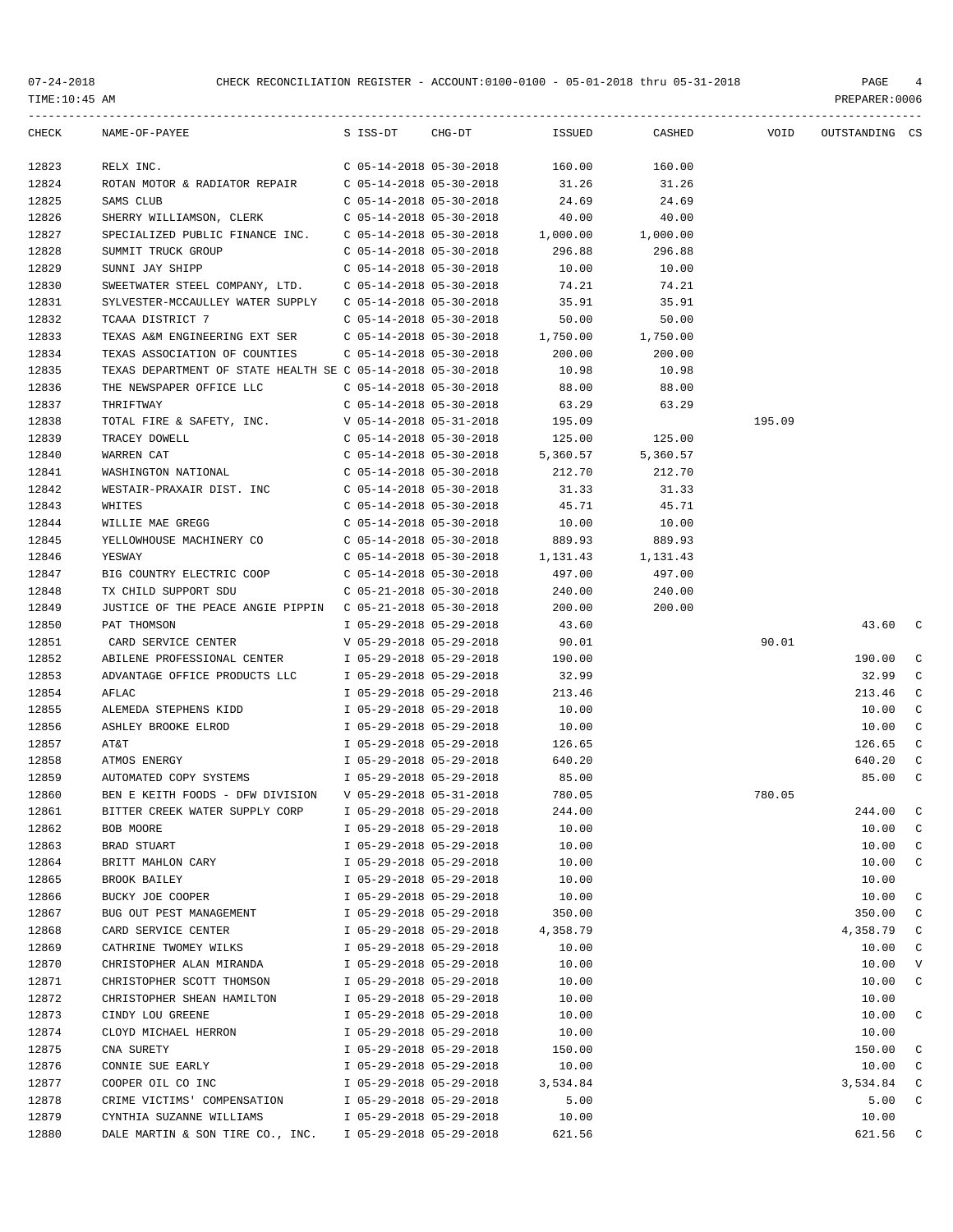| CHECK | NAME-OF-PAYEE                     | S ISS-DT CHG-DT           | ISSUED    | CASHED | <b>Example 19 YOID</b> | OUTSTANDING CS |              |
|-------|-----------------------------------|---------------------------|-----------|--------|------------------------|----------------|--------------|
| 12881 | DANNY WAYNE WATSON                | I 05-29-2018 05-29-2018   | 10.00     |        |                        | 10.00          |              |
| 12882 | DAVID JONATHAN CHAPMAN            | I 05-29-2018 05-29-2018   | 10.00     |        |                        | 10.00          | C            |
| 12883 | DAVID POSEY                       | I 05-29-2018 05-29-2018   | 10.00     |        |                        | 10.00          |              |
| 12884 | DE LAGE LANDEN                    | I 05-29-2018 05-29-2018   | 235.96    |        |                        | 235.96         | C            |
| 12885 | DENNIS BRADLEY OWEND              | V 05-29-2018 05-29-2018   | 10.00     |        | 10.00                  |                |              |
| 12886 | DEREK HAMPTON                     | I 05-29-2018 05-29-2018   | 780.00    |        |                        | 780.00         | C            |
| 12887 | DUSTY CIMARON GIBBINS             | I 05-29-2018 05-29-2018   | 10.00     |        |                        | 10.00          | C            |
| 12888 | ELIZABETH ROSCHELL WILLIAMS       | I 05-29-2018 05-29-2018   | 10.00     |        |                        | 10.00          |              |
| 12889 | FILTRATION SPECIALTIES CO         | I 05-29-2018 05-29-2018   | 60.40     |        |                        | 60.40          | C            |
| 12890 | FISHER COUNTY                     | I 05-29-2018 05-29-2018   | 55.00     |        |                        | 55.00          | C            |
| 12891 | FISHER COUNTY HOSPITAL DISTRICT   | I 05-29-2018 05-29-2018   | 554.20    |        |                        | 554.20         | C            |
| 12892 | FREDA ODOM BENITEZ                | I 05-29-2018 05-29-2018   | 10.00     |        |                        | 10.00          | C            |
| 12893 | GOVERNMENT FORMS AND SUPPLIES LLC | I 05-29-2018 05-29-2018   | 54.86     |        |                        | 54.86          | C            |
| 12894 | GRAY FUEL & CHEMICAL              | I 05-29-2018 05-29-2018   | 455.62    |        |                        | 455.62         | C            |
| 12895 | HOLLI HELM                        | I 05-29-2018 05-29-2018   | 10.00     |        |                        | 10.00          |              |
| 12896 | JACOB ROSS KENYON                 | I 05-29-2018 05-29-2018   | 10.00     |        |                        | 10.00          | C            |
| 12897 | JAMES EDWARD CHILDS               | I 05-29-2018 05-29-2018   | 10.00     |        |                        | 10.00          | C            |
| 12898 | <b>JANICE SUE KIRBY</b>           | I 05-29-2018 05-29-2018   | 10.00     |        |                        | 10.00          | C            |
| 12899 | <b>JEANIE FULLER</b>              | I 05-29-2018 05-29-2018   | 976.50    |        |                        | 976.50         | C            |
| 12900 | JIMMY CHARLES HOGUE               | I 05-29-2018 05-29-2018   | 10.00     |        |                        | 10.00          | C            |
| 12901 | JUSTIN ALEXANDER STUART           | I 05-29-2018 05-29-2018   | 10.00     |        |                        | 10.00          | C            |
| 12902 | KAREN KAY WILKE                   | I 05-29-2018 05-29-2018   | 10.00     |        |                        | 10.00          | C            |
| 12903 | KATHY DAVENPORT                   | I 05-29-2018 05-29-2018   | 10.00     |        |                        | 10.00          |              |
| 12904 | KAY BUNN WHITWORTH                | I 05-29-2018 05-29-2018   | 10.00     |        |                        | 10.00          | C            |
| 12905 | KNOX WASTE SERVICE LLC            | I 05-29-2018 05-29-2018   | 116.24    |        |                        | 116.24         | C            |
| 12906 | LANCE SHAW                        | I 05-29-2018 05-29-2018   | 10.00     |        |                        | 10.00          | C            |
| 12907 | LATSON PARTS AND EQUIPMENT LLC    | I 05-29-2018 05-29-2018   | 1,056.90  |        |                        | 1,056.90       | C            |
| 12908 | LECILE LYN JOHNSON                | I 05-29-2018 05-29-2018   | 10.00     |        |                        | 10.00          |              |
| 12909 | LINDA RIVAS                       | I 05-29-2018 05-29-2018   | 10.00     |        |                        | 10.00          |              |
| 12910 | MARVIN KEENAN                     | I 05-29-2018 05-29-2018   | 100.00    |        |                        | 100.00         | C            |
| 12911 | MICAH EVANS                       | I 05-29-2018 05-29-2018   | 10.00     |        |                        | 10.00          | C            |
| 12912 | NOLE GREEN                        | I 05-29-2018 05-29-2018   | 10.00     |        |                        | 10.00          | C            |
| 12913 | PAT THOMSON                       | I 05-29-2018 05-29-2018   | 510.65    |        |                        | 510.65         | C            |
| 12914 | PATRICIA JEANNE WYSCARVER         | I 05-29-2018 05-29-2018   | 10.00     |        |                        | 10.00          |              |
| 12915 | PAUL DOUGLAS HINSON               | I 05-29-2018 05-29-2018   | 10.00     |        |                        | 10.00          |              |
| 12916 | PETRA MARTINEZ FLORES             | I 05-29-2018 05-29-2018   | 10.00     |        |                        | 10.00          | C            |
| 12917 | PRESLEY GARRETTE GASPAR           | I 05-29-2018 05-29-2018   | 10.00     |        |                        | 10.00          |              |
| 12918 | QUILL                             | I 05-29-2018 05-29-2018   | 940.70    |        |                        | 940.70         | C            |
| 12919 | RAY ZAMBRANO                      | I 05-29-2018 05-29-2018   | 10.00     |        |                        | 10.00          |              |
| 12920 | RICHARD FUENTES                   | I 05-29-2018 05-29-2018   | 259.95    |        |                        | 259.95         | C            |
| 12921 | RICKY JOE FURR                    | $C$ 05-29-2018 05-31-2018 | 10.00     | 10.00  |                        |                |              |
| 12922 | ROBERTO MORALES                   | I 05-29-2018 05-29-2018   | 10.00     |        |                        | 10.00          |              |
| 12923 | ROTAN MERCANTILE CO. LLC          | I 05-29-2018 05-29-2018   | 14.19     |        |                        | 14.19          | C            |
| 12924 | ROTAN MOTOR & RADIATOR REPAIR     | I 05-29-2018 05-29-2018   | 371.00    |        |                        | 371.00         | C            |
| 12925 | SHARI LYNN MORRIS                 | I 05-29-2018 05-29-2018   | 10.00     |        |                        | 10.00          | C            |
| 12926 | SUPERIOR VISION OF TEXAS          | I 05-29-2018 05-29-2018   | 85.31     |        |                        | 85.31          | C            |
| 12927 | SUSAN ANNE MARTINEZ               | I 05-29-2018 05-29-2018   | 10.00     |        |                        | 10.00          | C            |
| 12928 | TERESA COAN HARRISON              | I 05-29-2018 05-29-2018   | 10.00     |        |                        | 10.00          |              |
| 12929 | TERESA LYNN CAVE                  | I 05-29-2018 05-29-2018   | 10.00     |        |                        | 10.00          | C            |
| 12930 | TERRY LYNN BOLEY                  | I 05-29-2018 05-29-2018   | 10.00     |        |                        | 10.00          | C            |
| 12931 | TEXAS ASSOCIATION OF COUNTIES     | I 05-29-2018 05-29-2018   | 200.00    |        |                        | 200.00         | C            |
| 12932 | TEXAS ASSOCIATION OF COUNTIES     | I 05-29-2018 05-29-2018   | 27,126.75 |        |                        | 27, 126.75     | C            |
| 12933 | THRIFTWAY                         | I 05-29-2018 05-29-2018   | 288.45    |        |                        | 288.45         | $\mathtt{C}$ |
| 12934 | TIBBIT COMMERCIAL LEASING         | I 05-29-2018 05-29-2018   | 414.00    |        |                        | 414.00         | $\mathbb C$  |
| 12935 | TONYA LANA JANIS                  | I 05-29-2018 05-29-2018   | 10.00     |        |                        | 10.00          | C            |
| 12936 | TRACEY LEE DOWELL                 | I 05-29-2018 05-29-2018   | 10.00     |        |                        | 10.00          | C            |
| 12937 | TYLER CLAWSON                     | I 05-29-2018 05-29-2018   | 10.00     |        |                        | 10.00          | C            |
| 12938 | TYSON WYNN NOWLIN                 | I 05-29-2018 05-29-2018   | 10.00     |        |                        | 10.00          |              |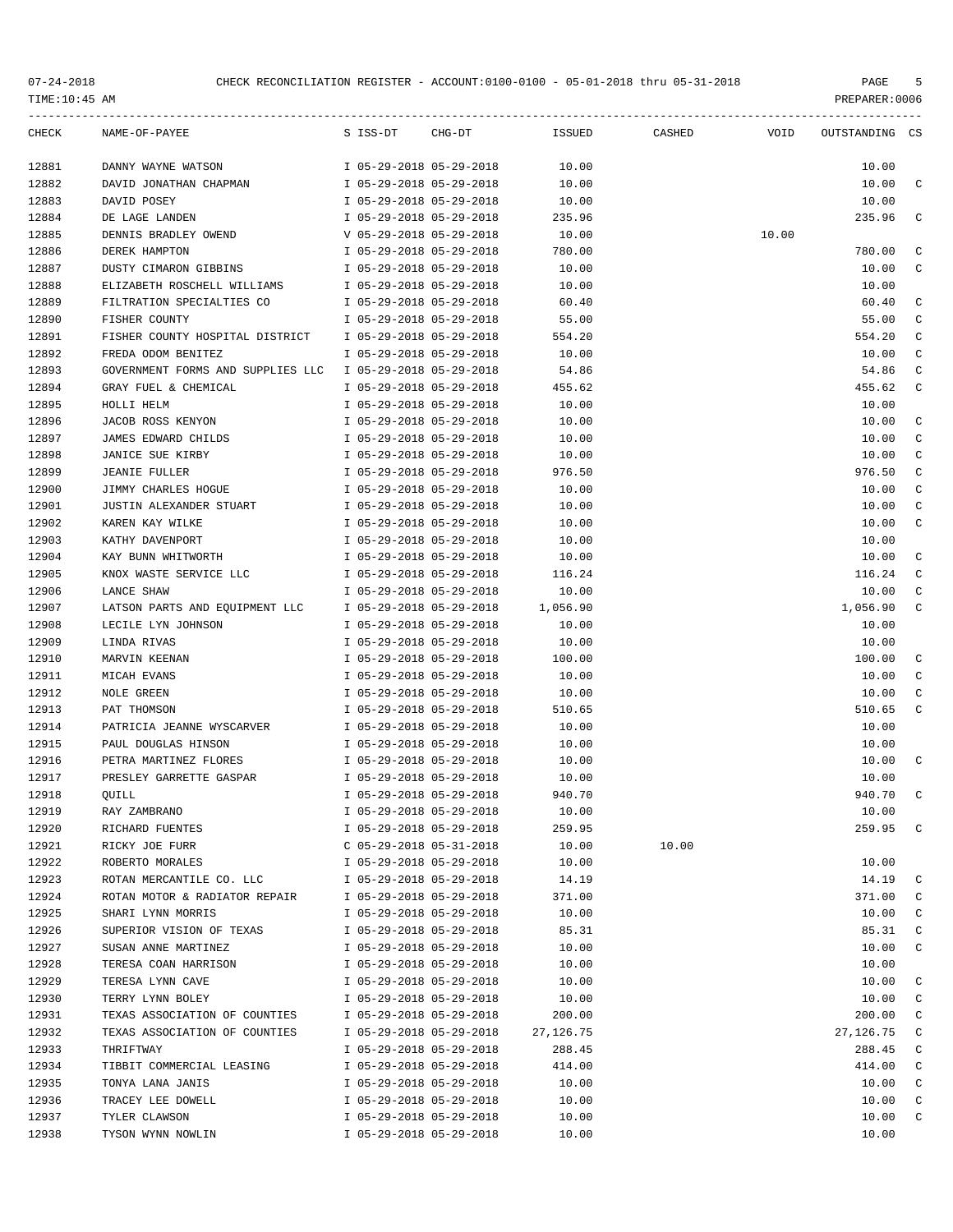------------------------------------------------------------------------------------------------------------------------------------- CHECK NAME-OF-PAYEE S ISS-DT CHG-DT ISSUED CASHED VOID OUTSTANDING CS 12939 V.L. STRICKLAND TOWER SERVICE INC. I 05-29-2018 05-29-2018 2,150.00 2,150.00 C 12940 VELEZ YANEZ I 05-29-2018 05-29-2018 10.00 10.00 12941 VERIZON WIRELESS I 05-29-2018 05-29-2018 448.46 448.46 C 12942 VICKI SMITH I 05-29-2018 05-29-2018 10.00 10.00 C 12943 WARREN DOZIER I 05-29-2018 05-29-2018 10.00 10.00 12944 CARD SERVICE CENTER 1 05-29-2018 05-29-2018 21.36 21.36 21.36 C 12945 DENNIS OWENS I 05-29-2018 05-29-2018 10.00 10.00 12946 CARD SERVICE CENTER 1 05-29-2018 05-29-2018 68.65 68.65 68.65 C 12947 BEN E KEITH FOODS - DFW DIVISION I 05-31-2018 05-31-2018 558.74 558.74 C 12948 BEN E KEITH FOODS - DFW DIVISION I 05-31-2018 05-31-2018 73.77 73.77 73.77 C 9000000001 TEXAS VITAL STATISTICS  $10-31-2016$  10-31-2016 9000000010 TEXAS VITAL STATISTICS  $12-14-2016$  12-14-2016 9000000011 TEXAS VITAL STATISTICS  $12-28-2016$  12-28-2016<br>9000000013 TEXAS VITAL STATISTICS  $103-07-2017$  03-07-2017

9000000013 TEXAS VITAL STATISTICS  $103-07-2017$   $03-07-2017$ 

9000000021 FISHER COUNTY NEW CD I 01-16-2018 01-16-2018 250,000.00